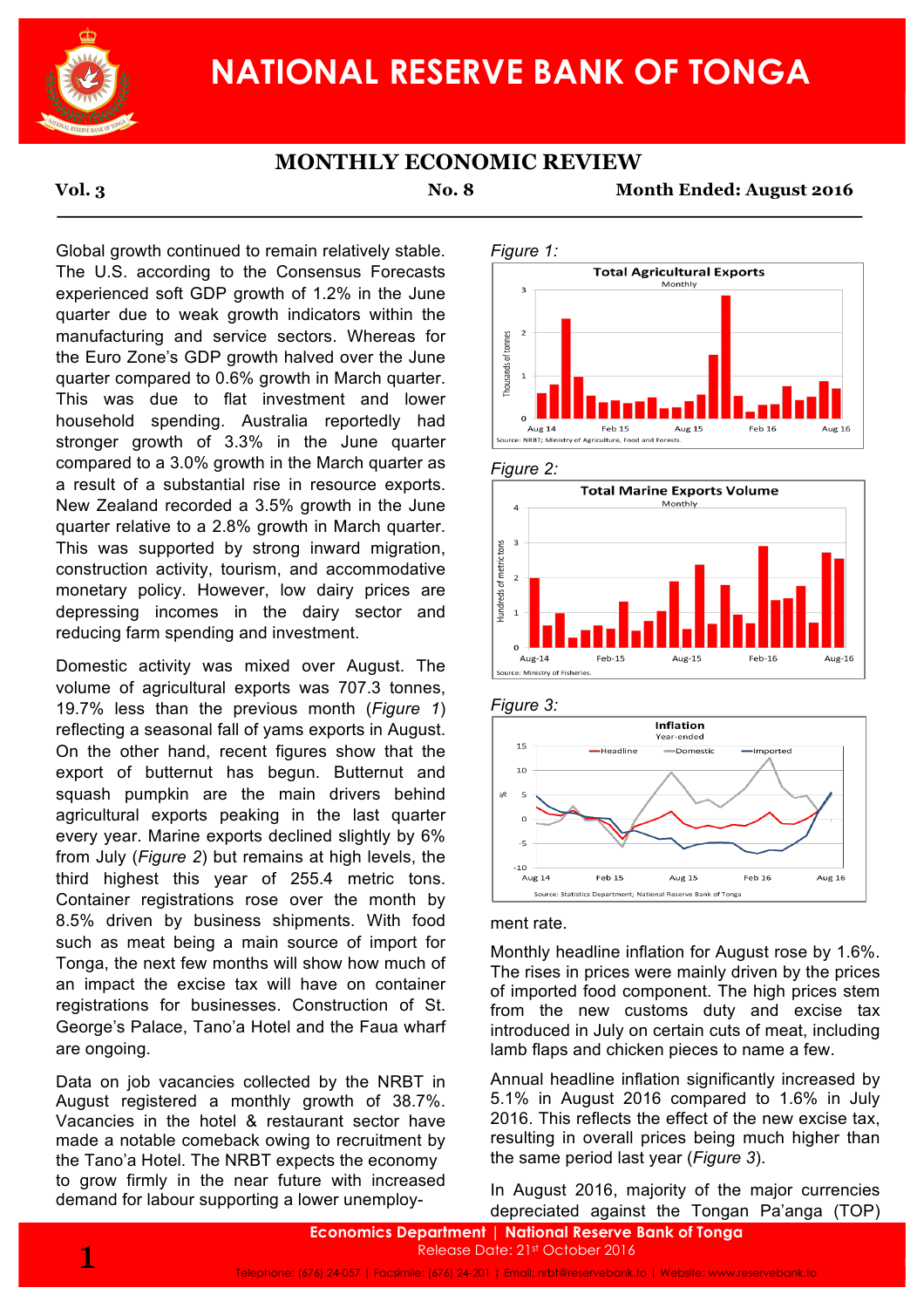

# **NATIONAL RESERVE BANK OF TONGA**

## **MONTHLY ECONOMIC REVIEW**

**Vol. 3 No. 8 Month Ended: August 2016**

including the United States dollar (USD), Australian Dollar (AUD), Chinese Yuan (CNY), British Pound (GBP) and Euro Dollars (EURO). On the other hand, the New Zealand (NZD), Fijian Dollar (FJD) and Japanese Yen (JPY) appreciated against the TOP. These triggered a 0.3% fall in Tonga's Nominal Effective Exchange Rate (NEER), whilst the Real Effective Exchange Rate (REER) rose by 1.0% (*Figure 4*). Over the year, both the NEER and the REER fell by 6.5% and 3.0% respectively, giving both Tongan exporters and recipients of foreign currency a more competitive edge than their major trading partners.

Total payments in the Overseas Exchange Transactions (OET) were at \$52.8 million in August, \$0.5 million (1.0%) higher than the previous month. This was mostly due to a \$1.4 million (29.3%) increase in personal transfers to family and relatives abroad. This was partially offset by declining payments for services and import of oil.

Total OET receipts also rose by \$4.0 million (7.0%) to \$61.0 million over the month. This was driven by higher receipts of remittances, personal travel, and funds for non-profit organizations which were mostly for church operations. The LDS Tonga Mission centennial celebration in August may have contributed to the monthly trend.

The overall balance for the month of August, which is the net change to foreign reserves, recorded a deficit of \$1.2 million, after it has been on a surplus since April this year. This brings official foreign reserves to \$366.3 million (*Figure 6*), equivalent to 10.4 months of import cover, which is above the NRBT's minimum range of 3-4 months $^{\text{1}}$ .

Broad money rose by \$13.0 million (2.7%) in August reaching a record high of \$491.0 million *(Figure 7).* Both the net domestic assets and net foreign assets increased by \$9.6 million (9.2%) and \$3.6 million (1.0%) respectively. A rise in bank's lending and the persistent high level of foreign reserves contributed to the growth.

<u> 1989 - Johann Barn, mars ann an t-Amhain an t-Amhain an t-Amhain an t-Amhain an t-Amhain an t-Amhain an t-Amh</u>















The liquidity (reserve money) in the banking system also increased by \$1.7 million (0.6%) in August to \$267.2 million, due mainly to an increase in the banks' deposits to the NRBT vault. In the year to August, broad money grew significantly by



 $1$  IMF projects the level of foreign reserves for 2016/17 to be equivalent to 5.7 months of goods and services imports.